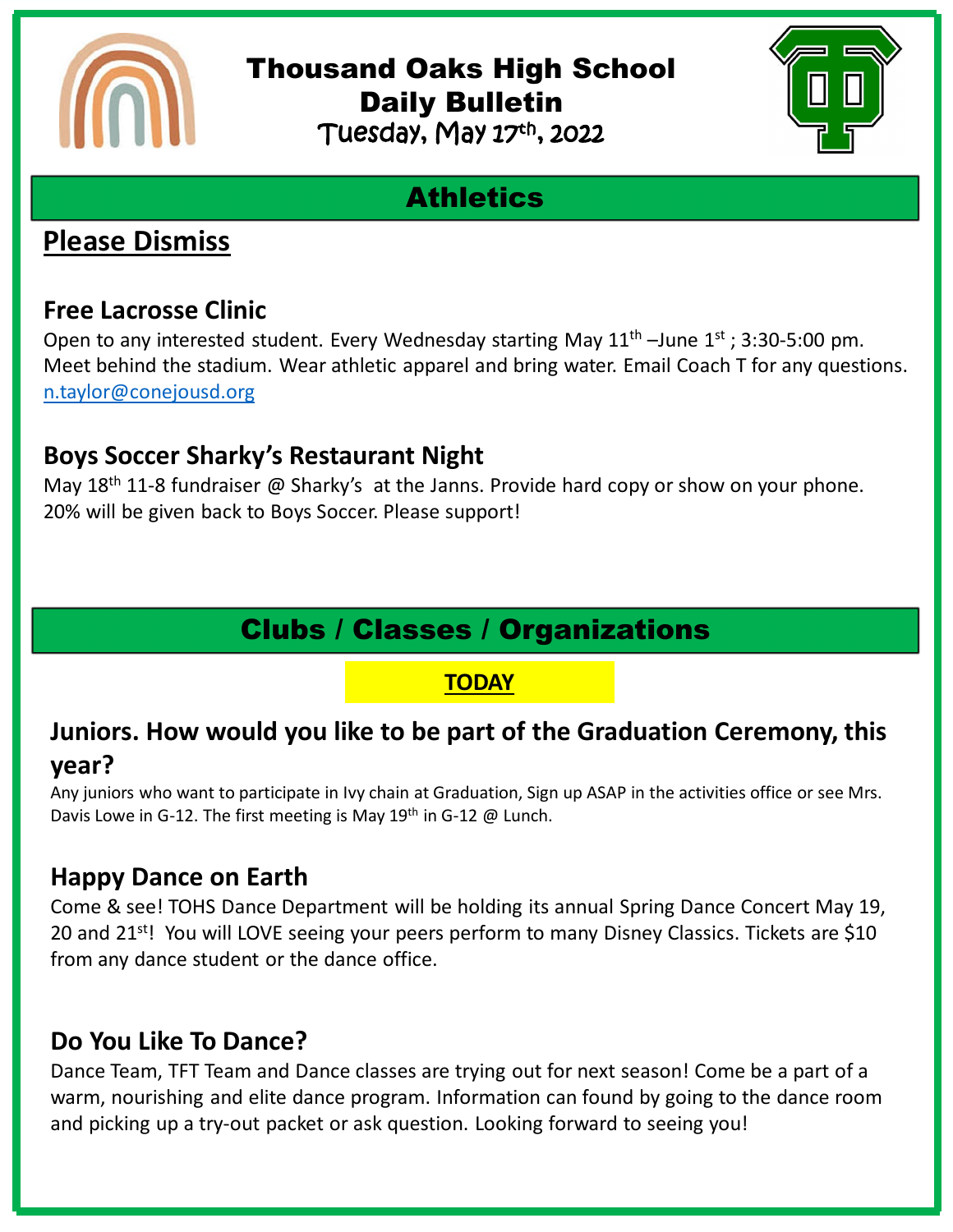

Thousand Oaks High School Daily Bulletin Tuesday, May 17th , 2022



## Clubs / Classes / Organizations

## **Senior Gram Candy Leis**

Congratulate the graduating seniors with a candy lei and personalized note from you! They will be sold for \$7 in the student store and online from April  $25^{th}$  – May  $25^{th}$ 

## **Jostens Cap + Gown and Senior Yard Signs**

Attention Seniors! On Wednesday, May  $18<sup>th</sup>$  please pick up your cap + gown, at the Student Store during nutrition, Lunch, and after 2:30. NOT DURING CLASS TIME!!!

## **2022 Senior Picnic**

Wednesday, May 25<sup>th</sup> is Senior Picnic is at Vasa Park. Come enjoy yummy food, pool, waterslide, picnic games, obstacles course, double surf wave flip slide and dance in a foam wonderland. Start your Senior celebration with a great one and purchase your ticket at the student store for \$60.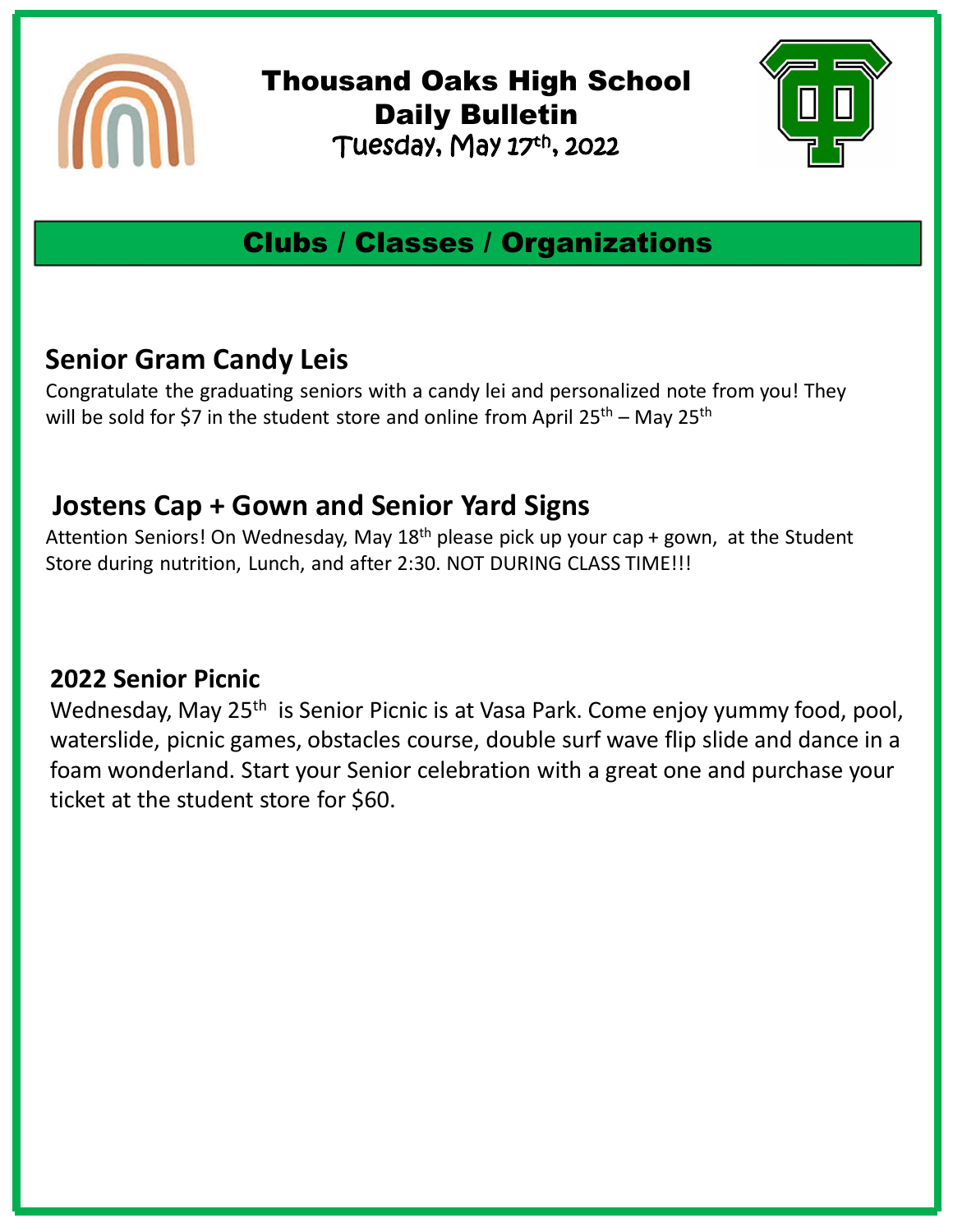

# Thousand Oaks High School Daily Bulletin

Tuesday, May 17th , 2022



## Career Education

**UPCOMING / ONGOING**

**Guest Speakers:**

All are welcome $\odot$  Majors students **ALL CAREER EXPLORATION MEETINGS ARE HELD DURING LUNCH** 



Email Mr. Harris with any question about Majors, **[dharris@conejousd.org](mailto:dharris@conejousd.org)** . Mr. Harris is located in the CCC.

#### **Join The Majors Program**

Majors Program enrollment for 2022-2023 is now open! Scan the QR Code on flyers posted through campus. Applications are also available in the CCC (D2).